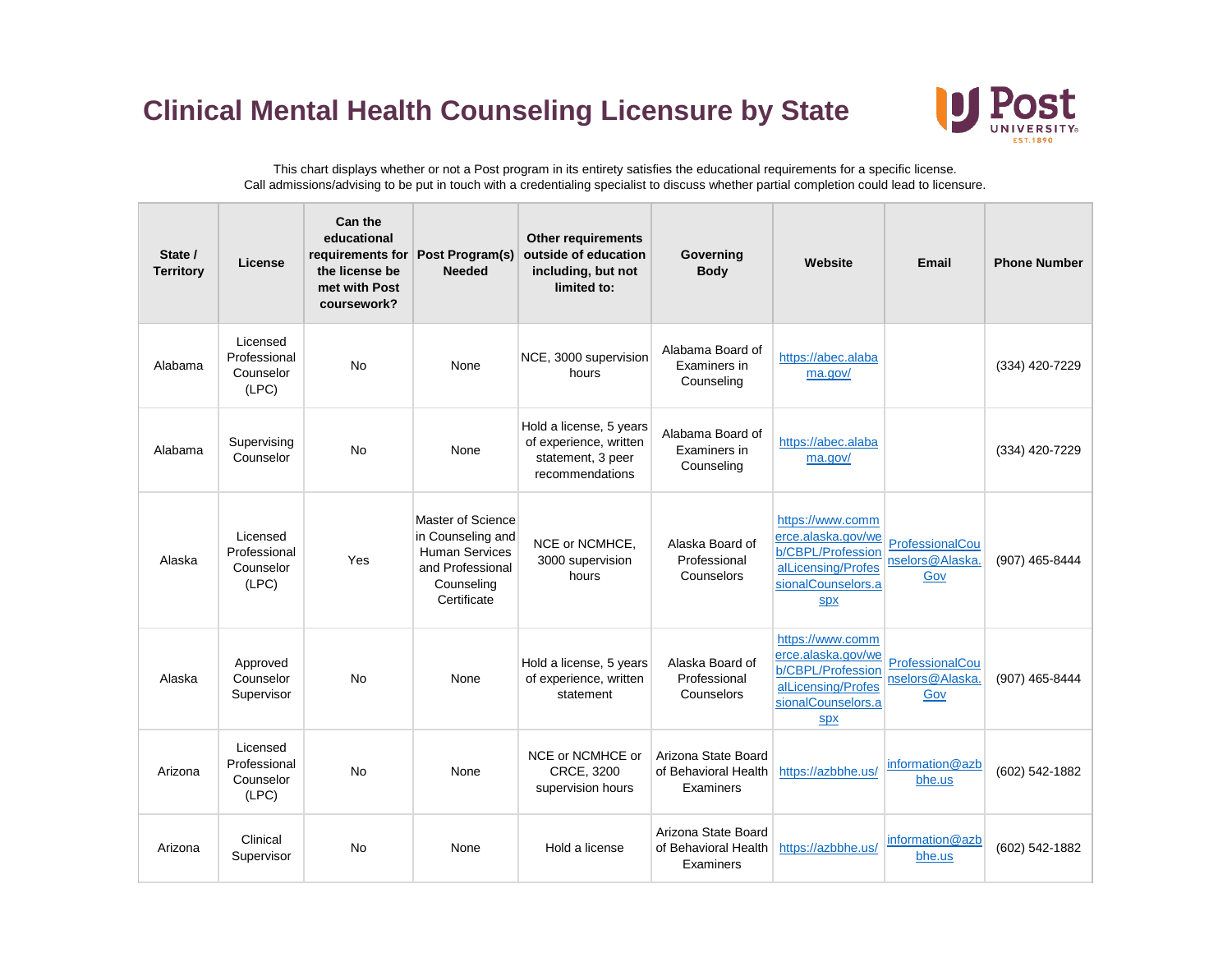| Arkansas    | Licensed<br>Professional<br>Counselor<br>(LPC)                              | No        | None                                                                                                             | NCE, AR Juriprudence<br>Exam, 3000<br>supervision hours                                                                            | Arkansas Board of<br>Examiners in<br>Counseling and<br>Marriage & Family<br>Therapy | https://abec.states<br>olutions.us/                                                                                 |                                               | (501) 683-5800 |
|-------------|-----------------------------------------------------------------------------|-----------|------------------------------------------------------------------------------------------------------------------|------------------------------------------------------------------------------------------------------------------------------------|-------------------------------------------------------------------------------------|---------------------------------------------------------------------------------------------------------------------|-----------------------------------------------|----------------|
| Arkansas    | Supervisor                                                                  | <b>No</b> | None                                                                                                             | Hold an LPC, 3 years<br>experience, philosophy<br>paper, statement of<br>intent, jurisprudence<br>examination, oral<br>examination | Arkansas Board of<br>Examiners in<br>Counseling and<br>Marriage & Family<br>Therapy | https://abec.states<br>olutions.us/                                                                                 |                                               | (501) 683-5800 |
| California  | Licensed<br>Professional<br>Clinical<br>Counselor<br>(LPCC)                 | <b>No</b> | None                                                                                                             | NCMHCE, CA Law &<br>Ethics Exam, 3000<br>supervision hours                                                                         | California Board of<br><b>Behavioral Sciences</b>                                   | https://www.bbs.ca<br>.gov/applicants/lpc<br>c.html                                                                 |                                               | (916) 574-7830 |
| California  | Associate<br>Professional<br>Clinical<br>Counselor<br>Supervisor            | <b>No</b> | None                                                                                                             | Hold a license, 2 years<br>experience                                                                                              | California Board of<br><b>Behavioral Sciences</b>                                   | https://www.bbs.ca<br>.gov/applicants/lpc<br>c.html                                                                 |                                               | (916) 574-7830 |
| Colorado    | Licensed<br>Professional<br>Counselor<br>(LPC)                              | No        | None                                                                                                             | NCE, CO<br>Jurisprudence Exam,<br>2000 supervision<br>hours                                                                        | Colorado State<br>Board of Licensed<br>Professional<br>Counselor<br>Examiners       | https://dpo.colorad<br>o.gov/Professional<br>Counselor                                                              | dora_mentalheal<br>thboard@state.c<br>$0.$ us | (303) 894-7800 |
| Colorado    | Supervisor                                                                  | <b>No</b> | None                                                                                                             | Hold a license, 3 years<br>experience                                                                                              | Colorado State<br>Board of Licensed<br>Professional<br>Counselor<br>Examiners       | https://dpo.colorad<br>o.gov/Professional<br>Counselor                                                              | dora mentalheal<br>thboard@state.c<br>o.us    | (303) 894-7800 |
| Connecticut | Licensed<br>Professional<br>Counselor<br>(LPC)                              | Yes       | Master of Science<br>in Counseling and<br><b>Human Services</b><br>and Professional<br>Counseling<br>Certificate | NCE or NCMHCE,<br>3000 supervision<br>hours                                                                                        | <b>Connecticut State</b><br>Department of<br>Public Health                          | https://portal.ct.gov<br>/DPH/Practitioner-<br>Licensing--<br><b>Investigations/Prof</b><br>essional-<br>Counselor/ | dph.counselorste<br>am@ct.gov                 | (860) 509-7603 |
| Delaware    | Licensed<br>Professional<br>Counselor of<br><b>Mental Health</b><br>(LPCMH) | Yes       | Master of Science<br>in Counseling and<br>Human Services<br>and Professional<br>Counseling<br>Certificate        | NCE, 3200 supervision<br>hours                                                                                                     | Delaware Board of<br>Mental Health and<br>Chemical<br>Dependency<br>Professionals   | https://dpr.delawar customerservice.<br>e.gov/boards/profc<br>ounselors/                                            | dpr@delaware.g<br>$\mathsf{O}\mathsf{V}$      | (302) 744-4500 |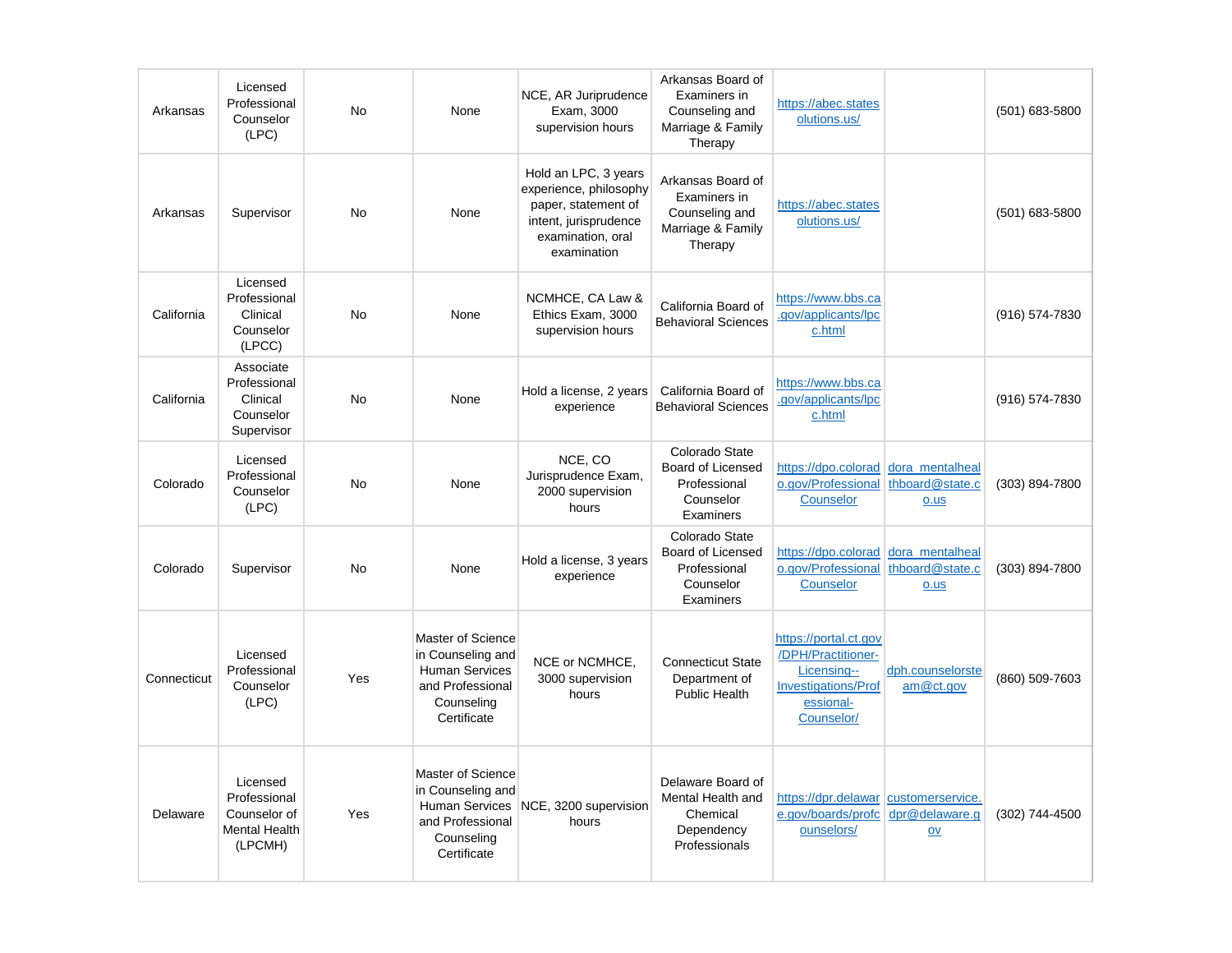| Delaware                | Supervisor                                              | <b>No</b> | None                                                                                                             | Hold a license, 2 years<br>experience                               | Delaware Board of<br>Mental Health and<br>Chemical<br>Dependency<br>Professionals                                                 | https://dpr.delawar customerservice.<br>e.gov/boards/profc<br>ounselors/                                           | dpr@delaware.q<br>$ov$ | (302) 744-4500 |
|-------------------------|---------------------------------------------------------|-----------|------------------------------------------------------------------------------------------------------------------|---------------------------------------------------------------------|-----------------------------------------------------------------------------------------------------------------------------------|--------------------------------------------------------------------------------------------------------------------|------------------------|----------------|
| District of<br>Columbia | Licensed<br>Professional<br>Counselor<br>(LPC)          | Yes       | Master of Science<br>in Counseling and<br>and Professional<br>Counseling<br>Certificate                          | Human Services NCE, 3500 supervision<br>hours                       | DC Board of<br>Professional<br>Counseling                                                                                         | https://dchealth.dc.<br>gov/node/160252                                                                            | doh@dc.gov             | (202) 442-5955 |
| Florida                 | Licensed<br><b>Mental Health</b><br>Counselor<br>(LMHC) | No        | None                                                                                                             | NCMHCE, 1500<br>supervision hours<br>(face-to-face with<br>clients) | Florida<br><b>Board of Clinical</b><br>Social Work,<br>Marriage & Family<br><b>Therapy and Mental</b><br><b>Health Counseling</b> | https://floridasment<br>alhealthprofession<br>s.gov/                                                               |                        | (850) 245-4292 |
| Florida                 | Qualified<br>Supervisor                                 | <b>No</b> | None                                                                                                             | Hold a license, 5 years<br>experience                               | Florida<br><b>Board of Clinical</b><br>Social Work,<br>Marriage & Family<br>Therapy and Mental<br><b>Health Counseling</b>        | https://floridasment<br>alhealthprofession<br>s.gov/                                                               |                        | (850) 245-4292 |
| Georgia                 | Licensed<br>Professional<br>Counselor<br>(LPC)          | Yes       | Master of Science<br>in Counseling and<br><b>Human Services</b><br>and Professional<br>Counseling<br>Certificate | NCE or NCMHCE,<br>1200 supervision<br>hours                         | Georgia Composite<br>Board of<br>Professional<br>Counselors, Social<br>Workers and<br>Marriage and Family<br>Therapists           | https://sos.ga.gov/<br>board-professional-<br>counselors-social-<br>workers-and-<br>marriage-family-<br>therapists |                        | (844) 753-7825 |
| Georgia                 | Supervisor                                              | <b>No</b> | None                                                                                                             | Hold an ACS or a<br><b>CPCS</b>                                     | Georgia Composite<br>Board of<br>Professional<br>Counselors, Social<br>Workers and<br>Marriage and Family<br>Therapists           | https://sos.ga.gov/<br>board-professional-<br>counselors-social-<br>workers-and-<br>marriage-family-<br>therapists |                        | (844) 753-7825 |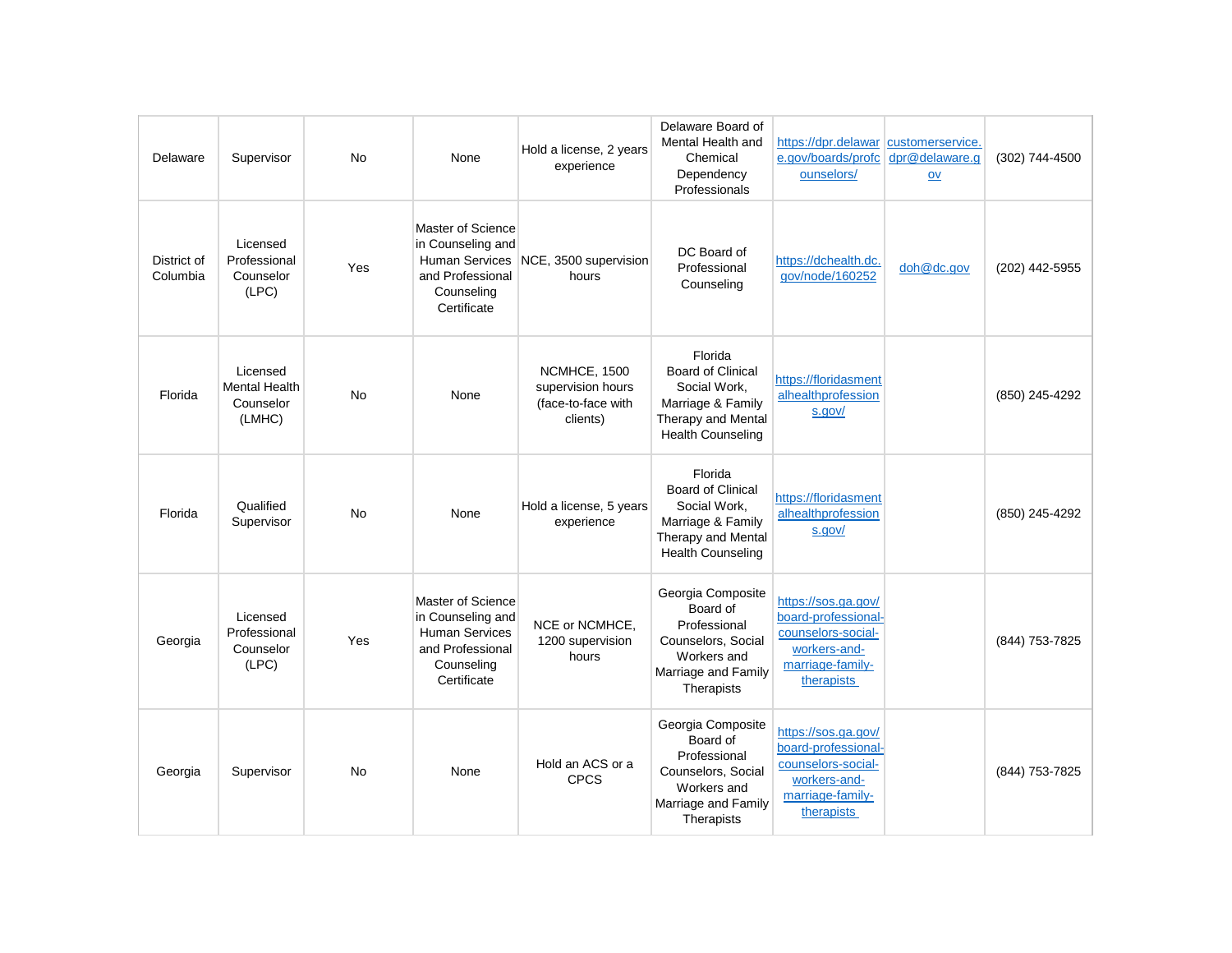| Guam     | Licensed<br>Professional<br>Counselor<br>(LPC)              | Yes | Master of Science<br>in Counseling and<br>and Professional<br>Counseling<br>Certificate | Human Services NCE, 3000 supervision<br>hours                      | Guam Board of<br><b>Allied Health</b><br>Examiners                                                 | https://dphss.quam<br>dev.com/dph/healt<br>h-professional-<br>licensing-office-<br>3/guam-board-of-<br>allied-health-<br>examiners/#:~:text<br>=Guam%20Board<br>%20of%20Allied%<br>20Health%20Exam<br>iners(w%2F15%20<br>health%20disciplin<br>es,%2C%20chirop<br>ractics%2C%20IM<br>FT%2C%20etc. | ublichealth@dph<br>ss.guam.gov | (671) 638-4512 |
|----------|-------------------------------------------------------------|-----|-----------------------------------------------------------------------------------------|--------------------------------------------------------------------|----------------------------------------------------------------------------------------------------|---------------------------------------------------------------------------------------------------------------------------------------------------------------------------------------------------------------------------------------------------------------------------------------------------|--------------------------------|----------------|
| Hawaii   | <b>Mental Health</b><br>Counselor<br>(MHC)                  | Yes | Master of Science<br>in Counseling and<br>and Professional<br>Counseling<br>Certificate | Human Services NCE, 3000 supervision<br>hours                      | Hawaii Department<br>of Commerce and<br><b>Consumer Affairs</b>                                    | https://cca.hawaii.q<br>ov/pvl/programs/m<br>ental/                                                                                                                                                                                                                                               | counselor@dcca<br>.hawaii.gov  | (808) 586-2655 |
| Idaho    | Licensed<br>Professional<br>Counselor<br>(LPC)              | No  | None                                                                                    | NCE, 1000 supervision<br>hours                                     | Idaho Licensing<br>Board of<br>Professional<br>Counselors and<br>Marriage and Family<br>Therapists | https://dopl.idaho.g<br>ov/DOPLPortal/Ho<br>me.aspx                                                                                                                                                                                                                                               | cou@dopl.idaho.<br>gov         | (208) 334-3233 |
| Idaho    | Licensed<br>Clinical<br>Professional<br>Counselor<br>(LCPC) | No  | None                                                                                    | NCE, 2000 supervision<br>hours                                     | Idaho Licensing<br>Board of<br>Professional<br>Counselors and<br>Marriage and Family<br>Therapists | https://dopl.idaho.g<br>ov/DOPLPortal/Ho<br>me.aspx                                                                                                                                                                                                                                               | cou@dopl.idaho.<br>gov         | (208) 334-3233 |
| Idaho    | Counselor<br>Supervisor                                     | No  | None                                                                                    | Hold a license, 2 years<br>experience, 1500<br>direct client hours | Idaho Licensing<br>Board of<br>Professional<br>Counselors and<br>Marriage and Family<br>Therapists | https://ibol.idaho.g<br>ov/IBQL/BoardPag cou@dopl.idaho.<br>e.aspx?Bureau=C<br>OU                                                                                                                                                                                                                 | gov                            | (208) 334-3233 |
| Illinois | Licensed<br>Clinical<br>Professional<br>Counselor<br>(LCPC) | No  | None                                                                                    | NCE, NCMHCE, 3360<br>supervision hours                             | Illinois Professional<br><b>Counselor Licensing</b><br>and Disciplinary<br>Board                   | https://www.idfpr.c<br>om/profs/ProfCoun<br>selor.asp                                                                                                                                                                                                                                             |                                | (888) 473-4858 |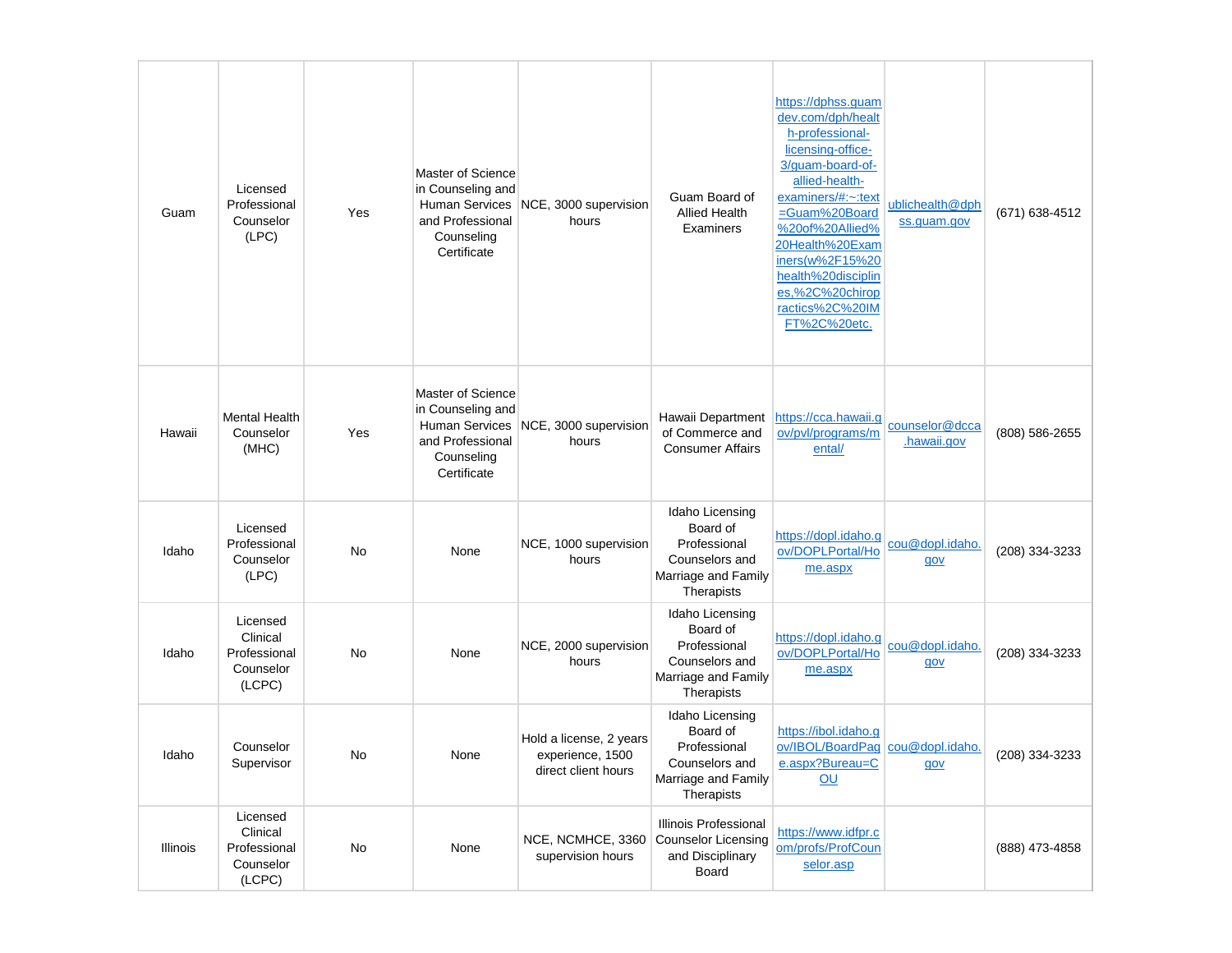| Indiana   | Licensed<br><b>Mental Health</b><br>Counselor<br>(LMHC)                       | <b>No</b> | None | NCMHCE, 3000<br>supervision hours                              | Indiana Behavioral<br>Health and Human<br>Services Licensing<br>Board       | https://www.in.gov/<br>pla/professions/be<br>havioral-health-and pla8@pla.IN.gov<br>human-services-<br>licensing-board/ |                            | (317) 234-2054 |
|-----------|-------------------------------------------------------------------------------|-----------|------|----------------------------------------------------------------|-----------------------------------------------------------------------------|-------------------------------------------------------------------------------------------------------------------------|----------------------------|----------------|
| Iowa      | <b>Mental Health</b><br>Counselor<br>(MHC)                                    | <b>No</b> | None | NCE or NCMHCE,<br>3000 supervision<br>hours                    | lowa Board of<br><b>Behavioral Science</b>                                  | https://idph.iowa.g<br>ov/Licensure/lowa-<br>Board-of-<br><b>Behavioral-</b><br><b>Science</b>                          | PLPublic@idph.i<br>owa.gov | (515) 281-0254 |
| lowa      | Supervisor                                                                    | <b>No</b> | None | Hold a license, 3 years<br>experience or hold an<br><b>ACS</b> | lowa Board of<br><b>Behavioral Science</b>                                  | https://idph.iowa.g<br>ov/Licensure/Iowa-<br>Board-of-<br><b>Behavioral-</b><br><b>Science</b>                          | PLPublic@idph.i<br>owa.gov | (515) 281-0254 |
| Kansas    | Licensed<br>Clinical<br>Professional<br>Counselor<br>(LCPC)                   | <b>No</b> | None | NCE, 4000 supervision<br>hours                                 | Kansas Behavioral<br><b>Sciences Regulatory</b><br>Board                    | https://ksbsrb.ks.g<br>ov/                                                                                              |                            | (785) 296-3240 |
| Kansas    | Board-<br>Approved<br>Clinical<br>Supervisor                                  | <b>No</b> | None | Hold an LCPC, 2 years<br>experience                            | Kansas Behavioral<br><b>Sciences Regulatory</b><br>Board                    | https://ksbsrb.ks.g<br>ov/                                                                                              |                            | (785) 296-3240 |
| Kentucky  | Licensed<br>Professional<br>Clinical<br>Counselor<br>(LPCC)                   | <b>No</b> | None | NCE or NCMHCE,<br>4000 supervision<br>hours                    | Kentucky Board of<br>Licensed<br>Professional<br>Counselors                 | https://lpc.ky.gov/                                                                                                     | lpc@ky.gov                 | (502) 782-8803 |
| Kentucky  | Licensed<br>Professional<br>Clinical<br>Counselor<br>Supervisor<br>$(LPCC-S)$ | No        | None | Hold an LPCC, 4000<br>supervision hours                        | Kentucky Board of<br>Licensed<br>Professional<br>Counselors                 | https://lpc.ky.gov/                                                                                                     | lpc@ky.gov                 | (502) 782-8803 |
| Louisiana | Licensed<br>Professional<br>Counselor<br>(LPC)                                | <b>No</b> | None | NCE or NCMHCE.<br>3000 supervision<br>hours                    | Louisiana State Boar<br>d of<br><b>Licensed Profession</b><br>al Counselors | https://www.lpcboa lpcboard@lpcbo<br>rd.org/                                                                            | ard.org                    | (225) 295-8444 |
| Louisiana | Licensed<br>Professional<br>Counselor<br>Supervisor<br>$(LPC-S)$              | <b>No</b> | None | Hold an LPC, 3 years<br>post-master's work<br>experience       | Louisiana State Boar<br>d of<br><b>Licensed Profession</b><br>al Counselors | https://www.lpcboa lpcboard@lpcbo<br>rd.org/                                                                            | ard.org                    | (225) 295-8444 |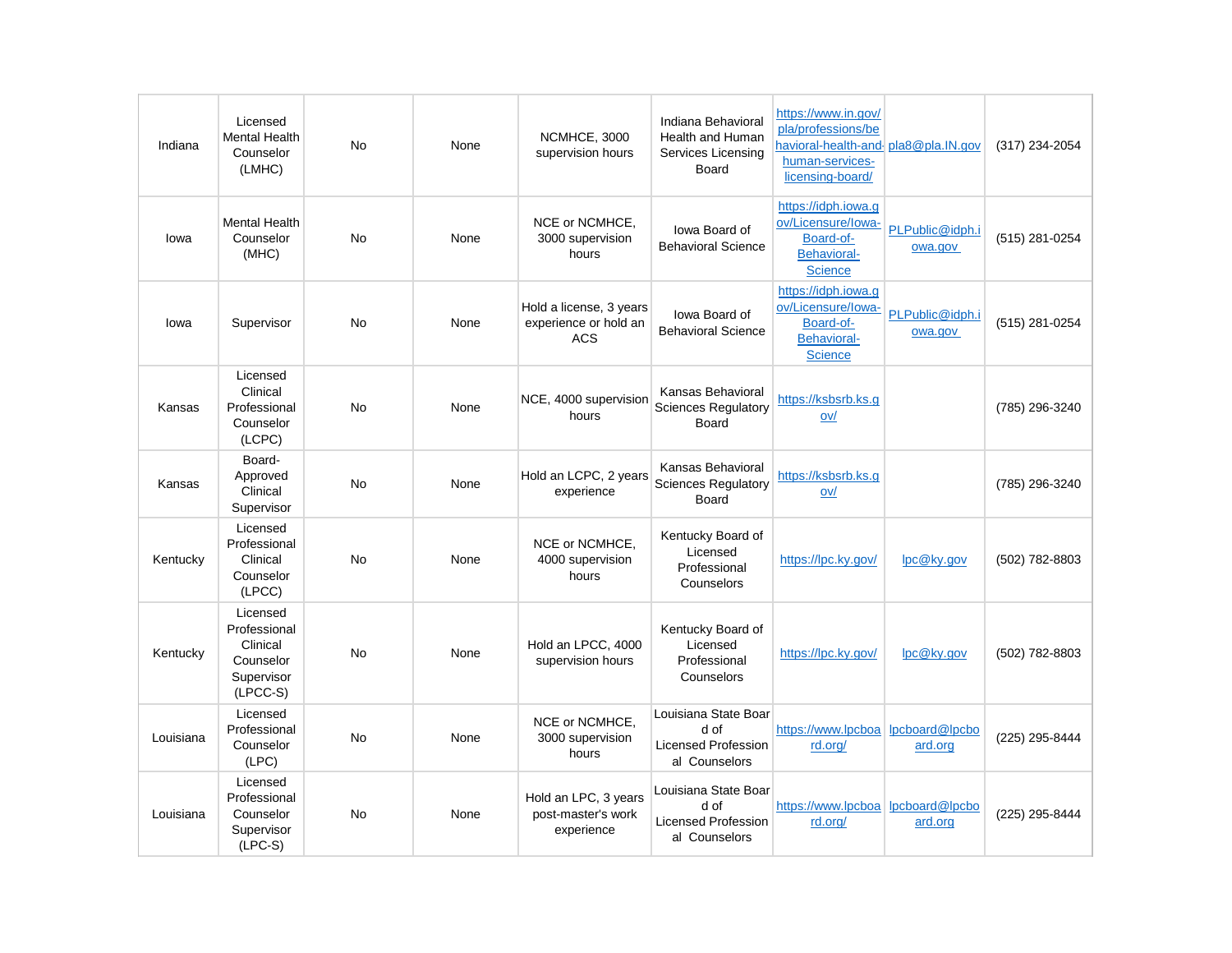| Maine              | Licensed<br>Professional<br>Counselor<br>(LPC)                                         | Yes       | Master of Science<br>in Counseling and<br>and Professional<br>Counseling<br>Certificate                          | Human Services NCE, 2000 supervision<br>hours  | Maine Board of<br>Counseling<br>Professionals<br>Licensure                                           | https://www.maine.<br>qov/pfr/professiona<br>llicensing/professio<br>ns/board-of-<br>counseling-<br>professionals-<br>licensure      | counsel.board@<br>maine.gov | (207) 624-8623 |
|--------------------|----------------------------------------------------------------------------------------|-----------|------------------------------------------------------------------------------------------------------------------|------------------------------------------------|------------------------------------------------------------------------------------------------------|--------------------------------------------------------------------------------------------------------------------------------------|-----------------------------|----------------|
| Maine              | Licensed<br>Clinical<br>Professional<br>Counselor<br>(LCPC)                            | Yes       | Master of Science<br>in Counseling and<br><b>Human Services</b><br>and Professional<br>Counseling<br>Certificate | NCMHCE, 3000<br>supervision hours              | Maine Board of<br>Counseling<br>Professionals<br>Licensure                                           | https://www.maine.<br>qov/pfr/professiona<br>llicensing/professio<br>ns/board-of-<br>counseling-<br>professionals-<br>licensure      | counsel.board@<br>maine.gov | (207) 624-8623 |
| Maine              | Supervisor                                                                             | <b>No</b> | None                                                                                                             | Hold a license, 5 years<br>experience          | Maine Board of<br>Counselina<br>Professionals<br>Licensure                                           | https://www.maine.<br>gov/pfr/professiona<br>llicensing/professio<br>ns/board-of-<br>counseling-<br>professionals-<br>licensure      | counsel.board@<br>maine.gov | (207) 624-8623 |
| Maryland           | Licensed<br>Clinical<br>Professional<br>Counselor<br>(LCPC)                            | Yes       | Master of Science<br>in Counseling and<br><b>Human Services</b><br>and Professional<br>Counseling<br>Certificate | NCE, MD Law Exam,<br>3000 supervision<br>hours | Maryland Board of<br>Professional<br>Counselors and<br>Therapists                                    | https://health.maryl<br>and.gov/bopc/Pag<br>es/index.aspx                                                                            |                             | (410) 764-4732 |
| Maryland           | Approved<br>Supervisor in<br>the Practice of<br>Clinical<br>Professional<br>Counseling | <b>No</b> | None                                                                                                             | Hold a license, 2 years<br>experience          | Maryland Board of<br>Professional<br>Counselors and<br>Therapists                                    | https://health.maryl<br>and.gov/bopc/Pag<br>es/index.aspx                                                                            |                             | (410) 764-4732 |
| Massachu-<br>setts | Licensed<br><b>Mental Health</b><br>Counselor<br>(LMHC)                                | <b>No</b> | None                                                                                                             | NCMHCE, 3360<br>supervision hours              | Massachusetts<br><b>Board of Allied</b><br>Mental Health and<br><b>Human Services</b><br>Professions | https://www.mass.<br>gov/service-<br>details/licensing-<br>quidelines-for-<br>mental-health-and-<br>human-services-<br>professionals | amh.board@ma<br>ss.gov      | (617) 701-8683 |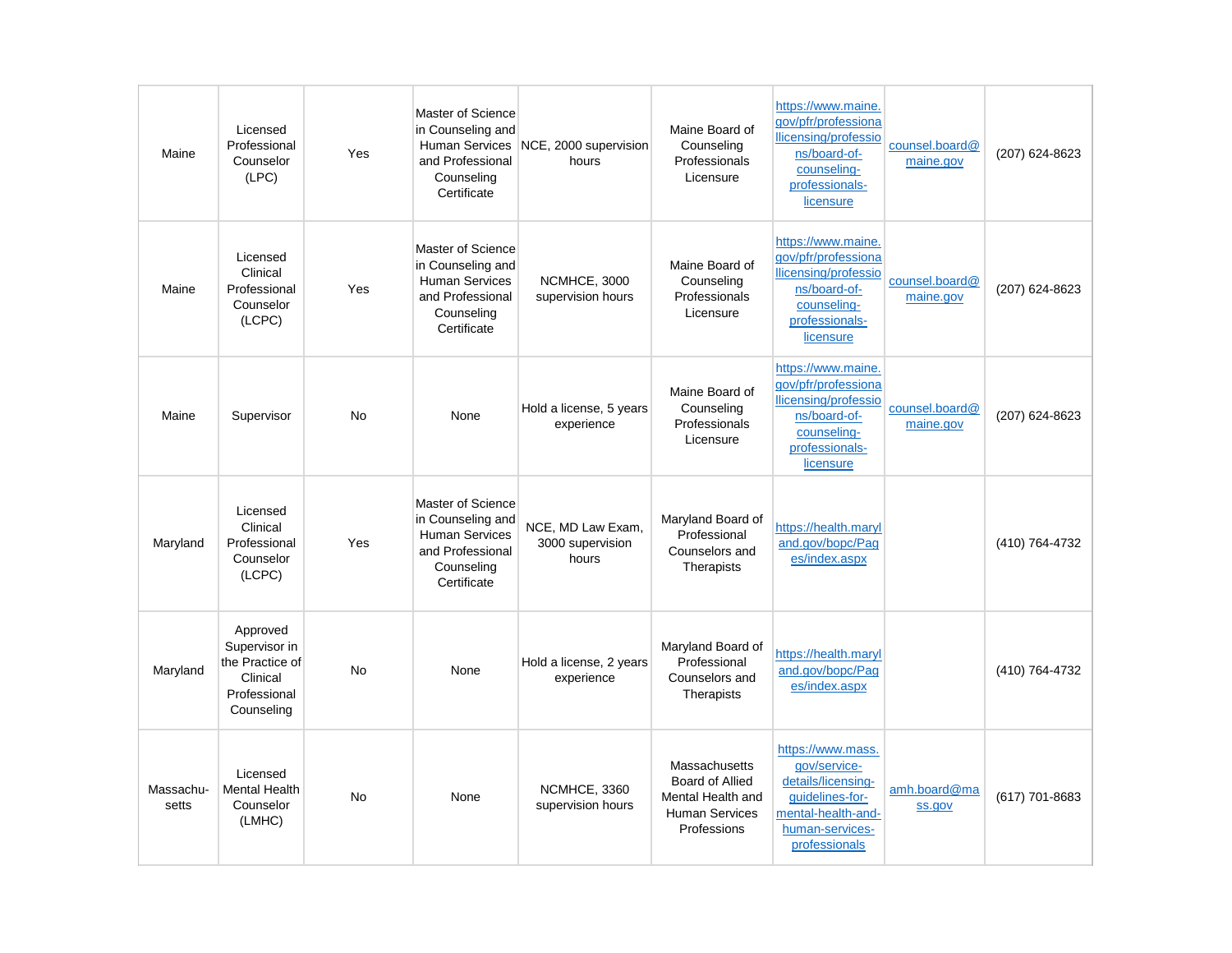| Michigan    | Licensed<br>Professional<br>Counselor<br>(LPC)                                 | No        | None                                                            | NCE, 3000 supervision<br>hours                                                                                                        | Michigan Board Of<br>Counseling                                                              | https://www.michig<br>an.gov/lara/0.4601.<br>$7 - 154 -$<br>89334 72600 726<br>03 27529 27536---<br>,00.html | bplhelp@michig<br>an.gov   | (517) 241-0199 |
|-------------|--------------------------------------------------------------------------------|-----------|-----------------------------------------------------------------|---------------------------------------------------------------------------------------------------------------------------------------|----------------------------------------------------------------------------------------------|--------------------------------------------------------------------------------------------------------------|----------------------------|----------------|
| Michigan    | Supervisor                                                                     | <b>No</b> | None                                                            | Hold an LPC, 5 years<br>experience                                                                                                    | Michigan Board Of<br>Counseling                                                              | https://www.michig<br>an.gov/lara/0,4601<br>$7 - 154 -$<br>89334_72600_726<br>03 27529 27536-<br>,00.html    | bplhelp@michig<br>an.gov   | (517) 241-0199 |
| Minnesota   | Licensed<br>Professional<br>Clinical<br>Counselor<br>(LPCC)                    | <b>No</b> | None                                                            | NCMHCE, 2000<br>supervision hours                                                                                                     | Minnesota Board of<br>Behavioral Health &<br>Therapy                                         | https://mn.gov/boa<br>rds/behavioral-<br>health/                                                             | bbht.board@stat<br>e.mn.us | (651) 201-2756 |
| Minnesota   | Licensed<br>Professional<br>Clinical<br>Counselor-<br>Supervisor<br>$(LPCC-S)$ | <b>No</b> | None                                                            | Hold a license; 4 years<br>counseling experience,<br>2 years post-licensure                                                           | Minnesota Board of<br>Behavioral Health &<br>Therapy                                         | https://mn.gov/boa<br>rds/behavioral-<br>health/                                                             | bbht.board@stat<br>e.mn.us | (651) 201-2756 |
| Mississippi | Licensed<br>Professional<br>Counselor<br>(LPC)                                 | <b>No</b> | None                                                            | NCE and NCMHCE,<br>3000 supervision<br>hours                                                                                          | Mississippi State<br><b>Board of Examiners</b><br>for Licensed<br>Professional<br>Counselors | https://www.lpc.ms<br>.gov/wplpc/                                                                            | info@lpc.ms.gov            | (601) 359-1010 |
| Mississippi | Licensed<br>Profession<br>Counselor-<br>Supervisor<br>$(LPC-S)$                | No        | None                                                            | Hold an LPC, 5 years<br>experience,<br>membership in a<br>professional<br>counseling<br>organization,<br>philosophy of<br>supervision | Mississippi State<br><b>Board of Examiners</b><br>for Licensed<br>Professional<br>Counselors | https://www.lpc.ms<br>.gov/wplpc/                                                                            | info@lpc.ms.gov            | (601) 359-1010 |
| Mississippi | Certified<br><b>Mental Health</b><br>Therapist                                 | Yes       | Master of Science<br>in Counseling and<br><b>Human Services</b> | <b>DMH Mental Health</b><br>Therapist Exam, 2<br>years work experience                                                                | Mississippi<br>Department of<br><b>Mental Health</b>                                         | http://www.dmh.ms<br>.gov/who-we-<br>are/board-of-<br>mental-health/                                         | info@lpc.ms.gov            | (601) 359-1288 |
| Missouri    | Licensed<br>Professional<br>Counselor<br>(LPC)                                 | No        | None                                                            | NCE, MO Legal and<br>Ethical<br>Responsibilities Exam.<br>3000 supervision<br>hours                                                   | <b>Missouri Committee</b><br>for Professional<br>Counselors                                  | https://pr.mo.gov/c profcounselor@p<br>ounselors.asp                                                         | r.mo.gov                   | (573) 751-0018 |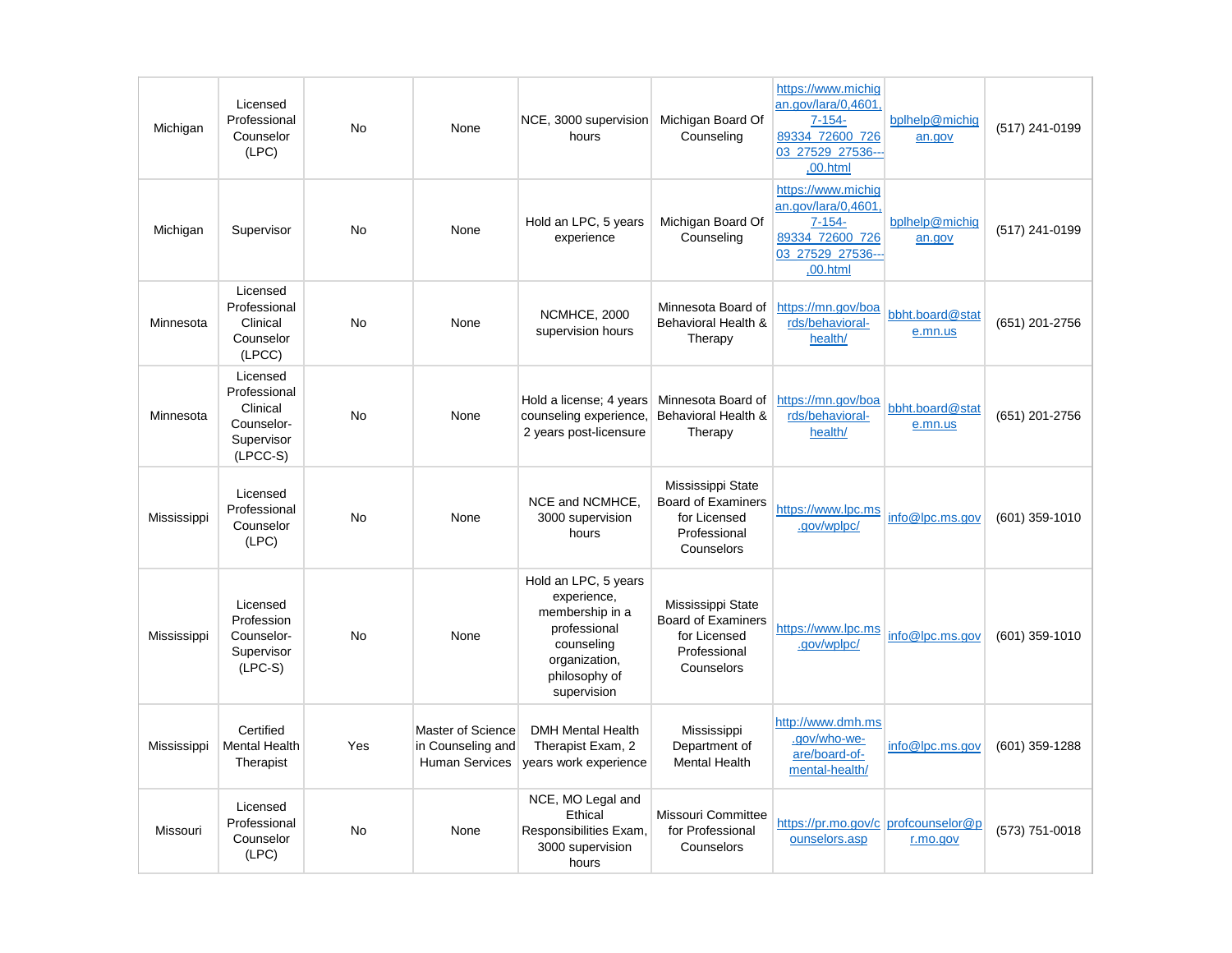| Missouri                | Licensure<br>Supervisor                                     | <b>No</b> | None                                                                                                                    | Hold a license, 2 years<br>experience                                                          | Missouri Committee<br>for Professional<br>Counselors                                                                    | https://pr.mo.gov/c profcounselor@p<br>ounselors.asp                                                                  | r.mo.gov                                       | (573) 751-0018 |
|-------------------------|-------------------------------------------------------------|-----------|-------------------------------------------------------------------------------------------------------------------------|------------------------------------------------------------------------------------------------|-------------------------------------------------------------------------------------------------------------------------|-----------------------------------------------------------------------------------------------------------------------|------------------------------------------------|----------------|
| Montana                 | Licensed<br>Clinical<br>Professional<br>Counselor<br>(LCPC) | <b>No</b> | None                                                                                                                    | NCE or NCMHCE,<br>3000 supervision<br>hours                                                    | Montana Board of<br><b>Behavioral Health</b>                                                                            | https://boards.bsd.<br>dli.mt.gov/behavior<br>al-health/                                                              | dlibsdhelp@mt.g<br>OV                          | (406) 444-6880 |
| Montana                 | Supervisor                                                  | <b>No</b> | None                                                                                                                    | Hold a license, 3 years<br>experience in lieu of<br>educational<br>requirements                | Montana Board of<br><b>Behavioral Health</b>                                                                            | https://boards.bsd.<br>dli.mt.gov/behavior<br>al-health/                                                              | dlibsdhelp@mt.g<br>OV                          | (406) 444-6880 |
| Nebraska                | Certified<br>Professional<br>Counselor<br>(CPC)             | Yes       | Master of Science<br>in Counseling and<br><b>Human Services</b><br>and Professional<br>Counseling<br>Certificate        | NCE or NCMHCE.<br>3000 supervision<br>hours                                                    | Nebraska Office of<br>Behavioral Health &<br><b>Consumer Services</b>                                                   | https://dhhs.ne.gov<br>/licensure/Pages/M<br>ental-Health-and-<br>Social-Work-<br>Practice.aspx                       | <b>DHHS.Licensure</b><br>2117@nebraska.<br>gov | (402) 471-2117 |
| Nebraska                | Licensed<br><b>Mental Health</b><br>Practitioner<br>(LMHP)  | Yes       | <b>Master of Science</b><br>in Counseling and<br><b>Human Services</b><br>and Professional<br>Counseling<br>Certificate | NCE or NCMHCE,<br>3000 supervision<br>hours                                                    | Nebraska Office of<br>Behavioral Health &<br><b>Consumer Services</b>                                                   | https://dhhs.ne.gov<br><b>/licensure/Pages/M DHHS.Licensure</b><br>ental-Health-and-<br>Social-Work-<br>Practice.aspx | 2117@nebraska.<br>gov                          | (402) 471-2117 |
| Nevada                  | Clinical<br>Professional<br>Counselor<br>(CPC)              | Yes       | Master of Science<br>in Counseling and<br><b>Human Services</b><br>and Professional<br>Counseling<br>Certificate        | <b>NCMHCE, 3000</b><br>supervision hours                                                       | <b>Board of Examiners</b><br>for Marriage and<br><b>Family Therapists</b><br>and Clinical<br>Professional<br>Counselors | https://marriage.nv<br>.gov/Services/CPC                                                                              | mftbd2@mftbd.n<br>v.gov                        | (702) 486-7388 |
| Nevada                  | Primary<br>Supervisor                                       | <b>No</b> | None                                                                                                                    | ACS or 3 years<br>experience/3-credit<br>graduate course/25<br>hours supervisory<br>experience | <b>Board of Examiners</b><br>for Marriage and<br><b>Family Therapists</b><br>and Clinical<br>Professional<br>Counselors | https://marriage.nv<br>.gov/Services/CPC                                                                              | mftbd2@mftbd.n<br>v.gov                        | (702) 486-7388 |
| <b>New</b><br>Hampshire | <b>Mental Health</b><br>Counselor<br>(MHC)                  | <b>No</b> | None                                                                                                                    | NCMHCE, 1500<br>supervision hours                                                              | New Hampshire<br><b>Board of Mental</b><br><b>Health Practice</b>                                                       | https://www.oplc.n<br>h.gov/board-<br>mental-health-<br>practice                                                      | OPLC.BDMHP@<br>oplc.nh.gov                     | (603) 271-2152 |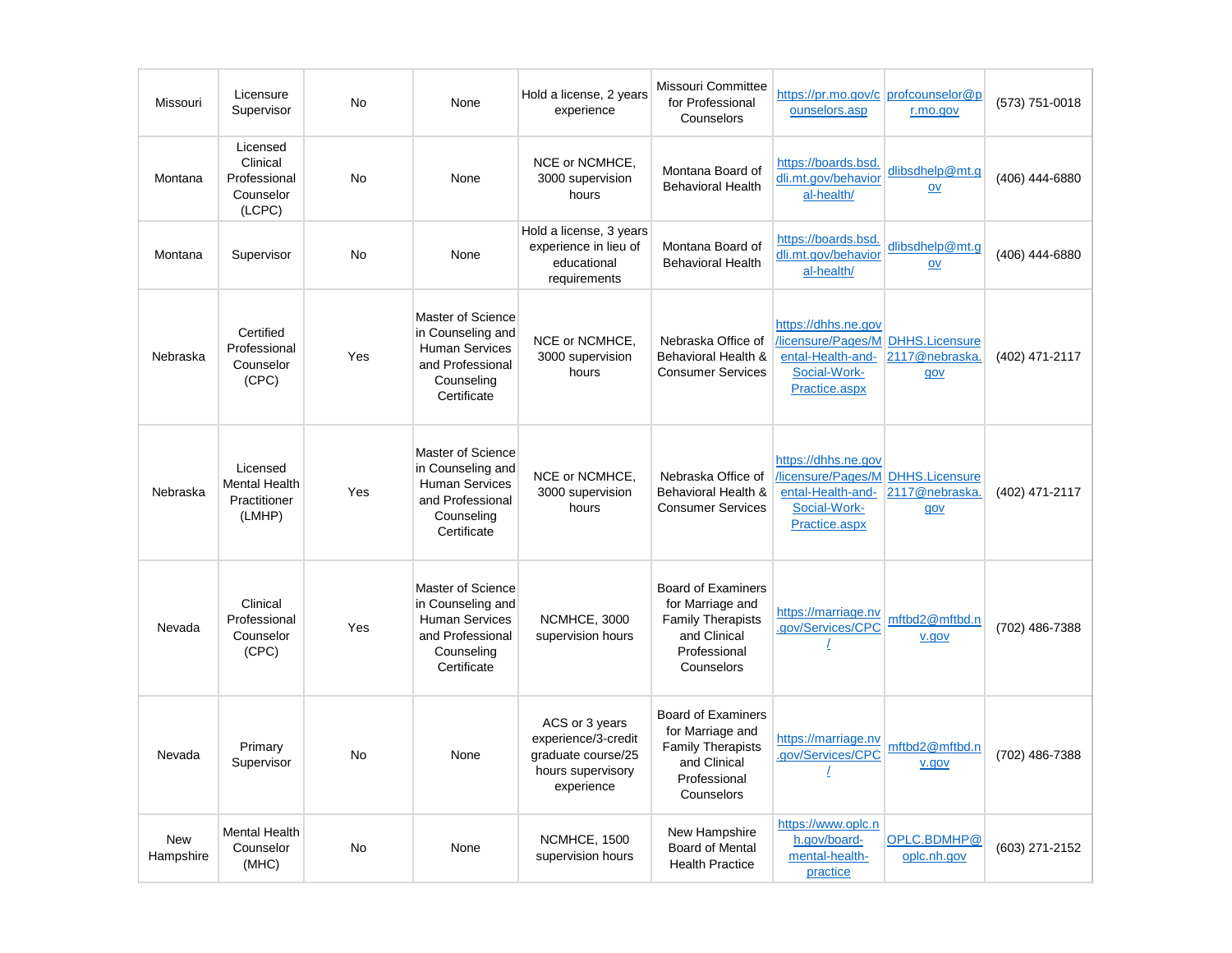| <b>New</b><br>Hampshire | Supervisor                                                                   | No  | None                                                                                                      | Hold an MHC, 2 years<br>experience                                       | New Hampshire<br><b>Board of Mental</b><br><b>Health Practice</b>                         | https://www.oplc.n<br>h.gov/board-<br>mental-health-<br>practice                                    | OPLC.BDMHP@<br>oplc.nh.gov     | (603) 271-2152 |
|-------------------------|------------------------------------------------------------------------------|-----|-----------------------------------------------------------------------------------------------------------|--------------------------------------------------------------------------|-------------------------------------------------------------------------------------------|-----------------------------------------------------------------------------------------------------|--------------------------------|----------------|
| New Jersey              | Licensed<br>Professional<br>Counselor<br>(LPC)                               | Yes | Master of Science<br>in Counseling and<br>Human Services<br>and Professional<br>Counseling<br>Certificate | NCE, 4500 supervision<br>hours                                           | New Jersey<br>Professional<br>Counselor<br>Examiners<br>Committee                         | https://www.njcons<br>umeraffairs.gov/pc/<br>Pages/default.aspx                                     | MFTinquiries@d<br>ca.njoag.gov | (973) 504-6582 |
| New Jersey              | Supervisor                                                                   | No  | None                                                                                                      | Hold a clinical license,<br>4500 hours experience<br>over 3-6 years      | New Jersey<br>Professional<br>Counselor<br>Examiners<br>Committee                         | https://www.njcons<br>umeraffairs.gov/pc/<br>Pages/default.aspx                                     | MFTinquiries@d<br>ca.njoag.gov | (973) 504-6582 |
| New Mexico              | Professional<br>Clinical<br><b>Mental Health</b><br>Counselor<br>(LPCC)      | No  | None                                                                                                      | NCE and NCMHCE,<br>3000 supervision<br>hours                             | New Mexico<br>Counseling and<br><b>Therapy Practice</b><br>Board                          | http://www.rld.state<br>.nm.us/boards/Cou counseling.board<br>nseling and Thera<br>py_Practice.aspx | @state.nm.us                   | (505) 476-4622 |
| New Mexico              | Approved<br>Supervisor                                                       | No  | None                                                                                                      | Hold a license                                                           | New Mexico<br>Counseling and<br><b>Therapy Practice</b><br>Board                          | http://www.rld.state<br>.nm.us/boards/Cou counseling.board<br>nseling_and_Thera<br>py_Practice.aspx | @state.nm.us                   | (505) 476-4622 |
| New York                | <b>Mental Health</b><br>Counselor<br>(MHC)                                   | No  | None                                                                                                      | NCMHCE, 3000<br>supervision hours                                        | <b>New York State</b><br><b>Board for Mental</b><br><b>Health Practitioner</b>            | http://www.op.nyse<br>d.gov/prof/mhp/mh<br>clic.htm                                                 | mhpbd@nysed.g<br>$ov$          | (518) 474-3817 |
| North<br>Carolina       | Licensed<br>Clinical<br><b>Mental Health</b><br>Counselor<br>(LCMHC)         | No  | None                                                                                                      | NCE or NCMHCE or<br>CRC, NC<br>Jurisprudence, 3000<br>supervision hours  | North Carolina<br>Board of Licensed<br><b>Clinical Mental</b><br><b>Health Counselors</b> | https://www.ncblpc<br>.org/                                                                         | LCMHCinfo@nc<br>blcmhc.org     | (844) 622-3572 |
| North<br>Carolina       | Licensed<br>Clinical<br>Mental Health<br>Counselor<br>Supervisor<br>(LCMHCS) | No  | None                                                                                                      | Hold an LCMHC, 2500<br>hours direct client<br>contact                    | North Carolina<br><b>Clinical Mental</b><br><b>Health Counselors</b>                      | Board of Licensed   https://www.ncblpc   LCMHCinfo@nc<br>.org/                                      | blcmhc.org                     | (844) 622-3572 |
| North Dakota            | Licensed<br>Professional<br>Counselor<br>(LPC)                               | No  | None                                                                                                      | NCE, 400 hours of<br>client contact, 100<br>hours supervised<br>directly | North Dakota Board<br>of Counselor<br>Examiners                                           | http://www.ndbce.o ndbce@outlook.<br><u>rg/</u>                                                     | com                            | (701) 667-5969 |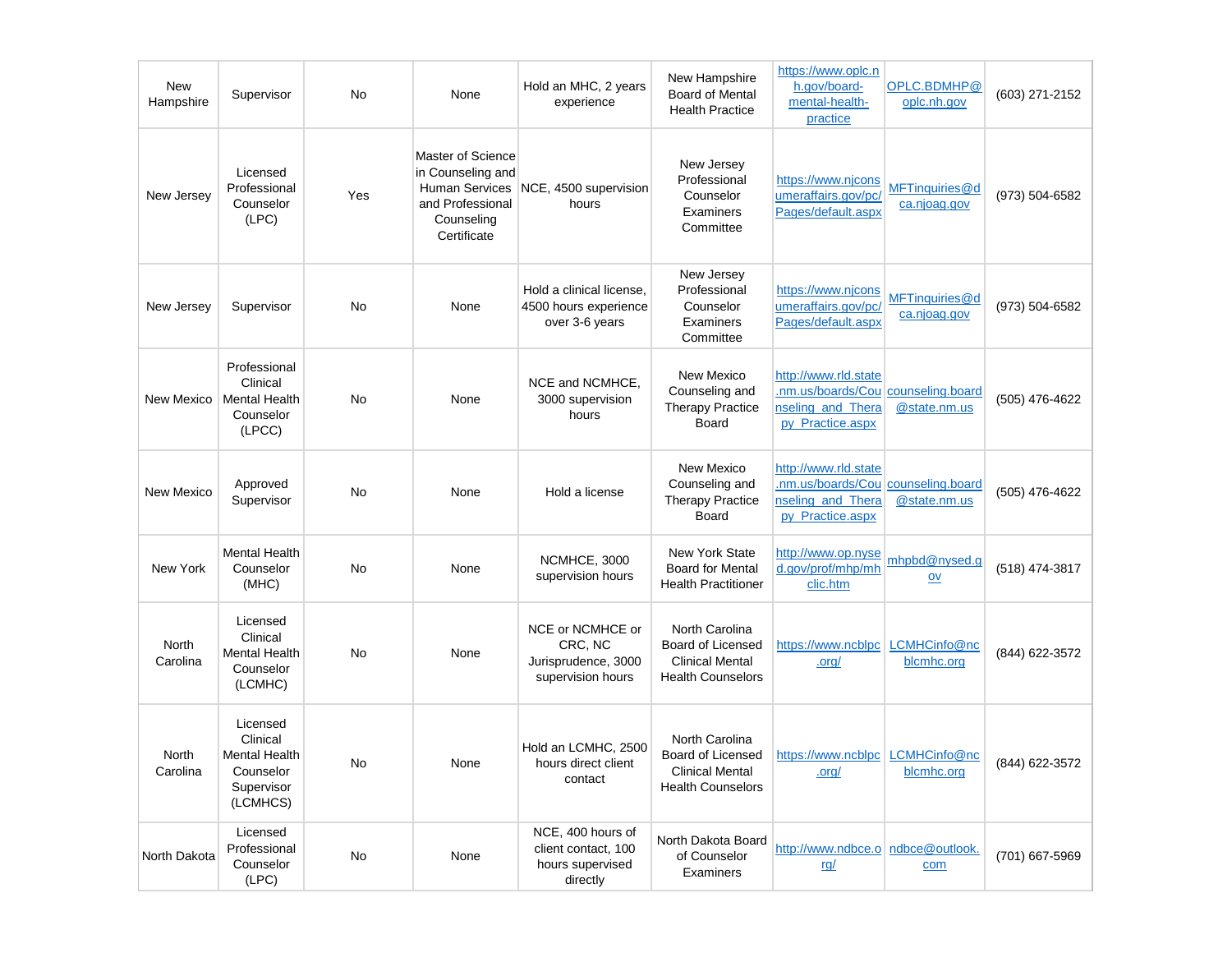| North Dakota | Licensed<br>Professional<br>Clinical<br>Counselor<br>(LPCC)                   | <b>No</b> | None                                                                                                             | NCMHCE, 3000<br>supervision hours                                                                               | North Dakota Board<br>of Counselor<br>Examiners                             | http://www.ndbce.o ndbce@outlook.<br>rq/               | com                           | (701) 667-5969 |
|--------------|-------------------------------------------------------------------------------|-----------|------------------------------------------------------------------------------------------------------------------|-----------------------------------------------------------------------------------------------------------------|-----------------------------------------------------------------------------|--------------------------------------------------------|-------------------------------|----------------|
| North Dakota | Counselor<br>Supervisor<br>Certification                                      | <b>No</b> | None                                                                                                             | Hold an LPC or LPCC,<br>5 years experience                                                                      | North Dakota Board<br>of Counselor<br>Examiners                             | http://www.ndbce.o ndbce@outlook.<br>rq/               | com                           | (701) 667-5969 |
| Ohio         | Licensed<br>Professional<br>Clinical<br>Counselor<br>(LPCC)                   | Yes       | Master of Science<br>in Counseling and<br><b>Human Services</b><br>and Professional<br>Counseling<br>Certificate | NCMHCE, 3000<br>supervision hours                                                                               | Ohio Counselor and<br>Social Worker Board                                   | https://cswmft.ohio<br>.gov/wps/portal/go<br>v/cswmft/ | cswmft.info@cs<br>wb.ohio.gov | (614) 466-0912 |
| Ohio         | Licensed<br>Professional<br>Clinical<br>Counselor<br>Supervisor<br>$(LPCC-S)$ | <b>No</b> | None                                                                                                             | Hold an LPCC, 1 year<br>experience, 5<br>observations                                                           | Ohio Counselor and<br>Social Worker Board                                   | https://cswmft.ohio<br>.gov/wps/portal/go<br>v/cswmft/ | cswmft.info@cs<br>wb.ohio.gov | (614) 466-0912 |
| Oklahoma     | Licensed<br>Professional<br>Counselor<br>(LPC)                                | Yes       | Master of Science<br>in Counseling and<br><b>Human Services</b><br>and Professional<br>Counseling<br>Certificate | NCE, OK Legal and<br><b>Ethical Resposibilities</b><br>Exam, 3000<br>supervision hours                          | Oklahoma State<br>Board of Behavioral<br>Health                             | https://www.ok.gov<br>/behavioralhealth/               |                               | (405) 522-3696 |
| Oklahoma     | Approved<br>Supervisor                                                        | <b>No</b> | None                                                                                                             | Hold an LPC,<br>Oklahoma Legal and<br>Ethical<br>Responsibilities<br>Examination (OLERE),<br>2 years experience | Oklahoma State<br><b>Board of Behavioral</b><br>Health                      | https://www.ok.gov<br>/behavioralhealth/               |                               | (405) 522-3696 |
| Oregon       | Licensed<br>Professional<br>Counselor<br>(LPC)                                | No        | None                                                                                                             | NCE or NCMHCE or<br>CRC, OR Laws and<br>Rules Exam, 2400<br>supervision hours                                   | Oregon Board of<br>Licensed<br>Professional<br>Counselors and<br>Therapists | https://www.oregon<br>.gov/oblpct/Pages/i<br>ndex.aspx | lpct.board@oreq<br>on.gov     | (503) 378-5499 |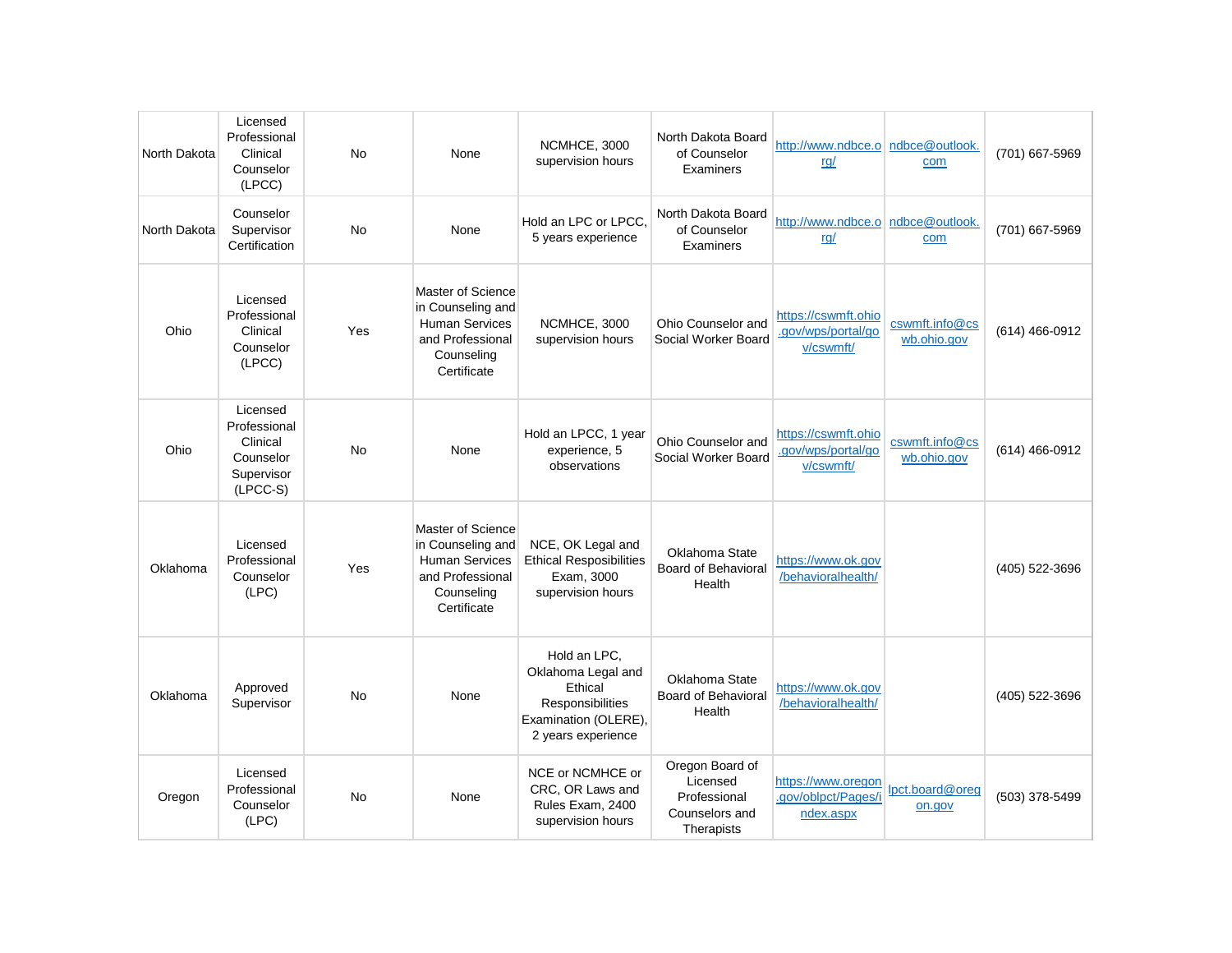| Oregon            | Supervisor                                                     | <b>No</b> | None | Hold an LPC or ACS,<br>2 years experience,<br>100 hours between 2-5<br>years supervising at<br>least 2<br>associates/interns, OR<br>Laws and Rules Exam                                                            | Oregon Board of<br>Licensed<br>Professional<br>Counselors and<br>Therapists                                                     | https://www.oregon<br>.gov/oblpct/Pages/i<br>ndex.aspx                                                                                                                             | lpct.board@oreq<br>on.gov           | (503) 378-5499 |
|-------------------|----------------------------------------------------------------|-----------|------|--------------------------------------------------------------------------------------------------------------------------------------------------------------------------------------------------------------------|---------------------------------------------------------------------------------------------------------------------------------|------------------------------------------------------------------------------------------------------------------------------------------------------------------------------------|-------------------------------------|----------------|
| Oregon            | Qualified<br><b>Mental Health</b><br>Associate-I<br>(QMHA-I)   | <b>No</b> | None | Comprehensive<br><b>Examination Services'</b><br>(CES) QMHA Level I<br>Professional<br>Psychometric<br>Competency Exam,<br>6000 hours work<br>experience (reduced<br>1000-6000 hours<br>depending on<br>education) | Mental Health and<br>Addiction<br><b>Certification Board</b><br>of Oregon                                                       | https://www.mhacb mhacbo@mhacb<br>o.org/en/                                                                                                                                        | o.org                               | (503) 231-8164 |
| Oregon            | Qualified<br><b>Mental Health</b><br>Associate-II<br>(QMHA-II) | <b>No</b> | None | Comprehensive<br><b>Examination Services'</b><br>(CES) QMHA Level II<br>Professional<br>Psychometric<br>Competency Exam,<br>4000 hours work<br>experience                                                          | Mental Health and<br>Addiction<br><b>Certification Board</b><br>of Oregon                                                       | https://www.mhacb_mhacbo@mhacb<br>o.org/en/                                                                                                                                        | o.org                               | (503) 231-8164 |
| Oregon            | Qualified<br><b>Mental Health</b><br>Professional<br>(QMHP)    | <b>No</b> | None | None                                                                                                                                                                                                               | Mental Health and<br>Addiction<br><b>Certification Board</b><br>of Oregon                                                       | https://www.mhacb mhacbo@mhacb<br>o.org/en/                                                                                                                                        | o.org                               | (503) 231-8164 |
| Pennsylva-<br>nia | Licensed<br>Professional<br>Counselor<br>(LPC)                 | <b>No</b> | None | NCE, 3000 supervision<br>hours                                                                                                                                                                                     | Pennsylvania State<br><b>Board of Social</b><br>Workers, Marriage<br>and Family<br>Therapists and<br>Professional<br>Counselors | https://www.dos.pa<br>.gov/ProfessionalLi<br>censing/BoardsCo<br>mmissions/Social<br>WorkersMarriagea<br>nFamilyTherapists<br>andProfessionalCo<br>unselors/Pages/de<br>fault.aspx | ST-<br><b>SOCIALWORK</b><br>@PA.GOV | (717) 783-1389 |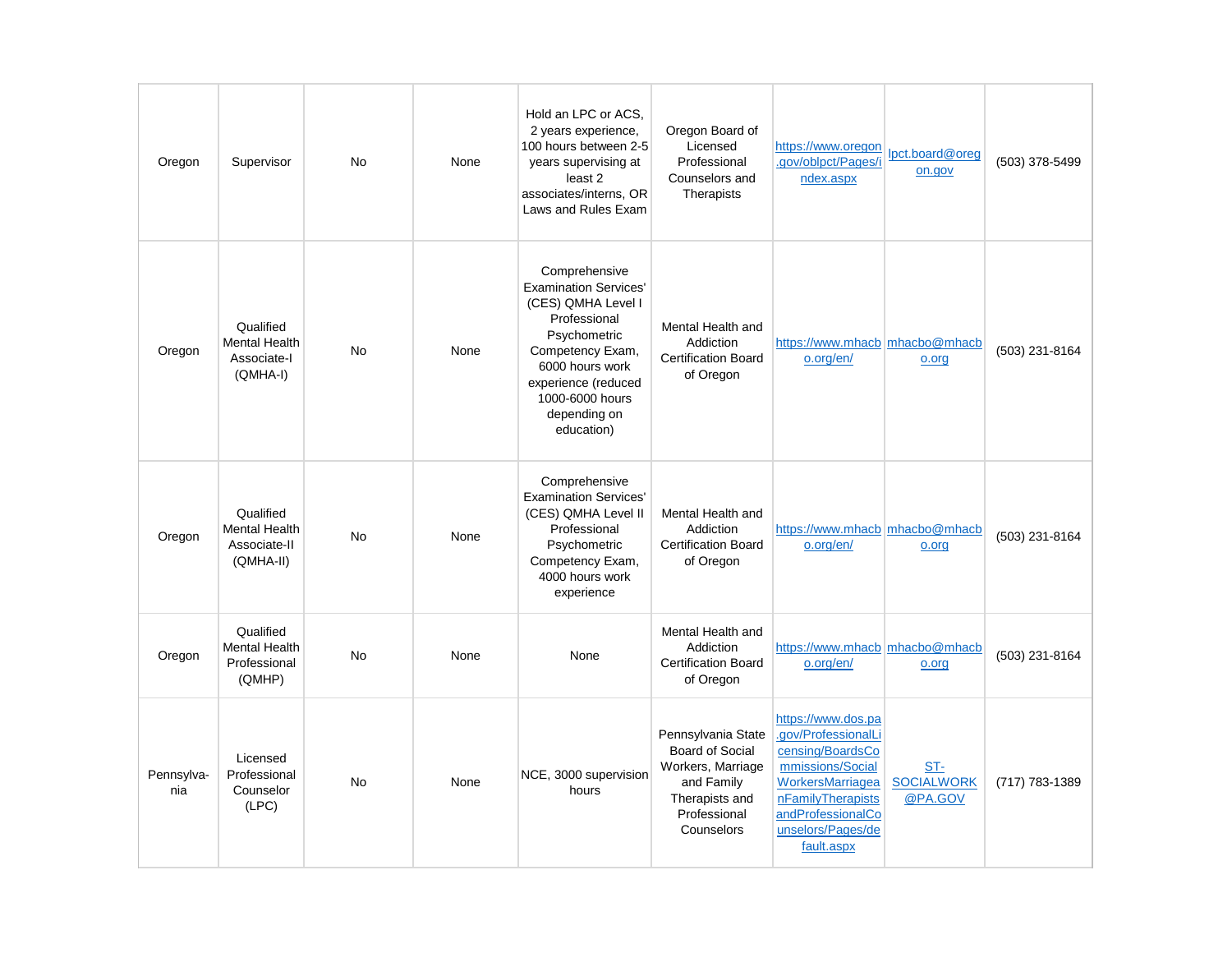| Puerto Rico       | Licensed<br>Professional<br>Counselor<br>(LPC)                             | No        | None | Information not<br>available                                                                               | Puerto Rico Board of<br>Examiners of<br>Professional<br>Counselors                                                                                                                                                  | http://www.salud.g<br>ov.pr/Pages/Home<br>.aspx                           | contactus@salu<br>d.pr.gov           | (787) 765-2929 |
|-------------------|----------------------------------------------------------------------------|-----------|------|------------------------------------------------------------------------------------------------------------|---------------------------------------------------------------------------------------------------------------------------------------------------------------------------------------------------------------------|---------------------------------------------------------------------------|--------------------------------------|----------------|
|                   | Licensed<br>Clinical<br>Rhode Island Mental Health<br>Counselor<br>(LCMHC) | <b>No</b> | None | NCMHCE, 2000<br>supervision hours                                                                          | Rhode Island Board<br>of Mental Health<br>Counselors and<br>Marriage/Family<br>Therapists                                                                                                                           | https://health.ri.gov<br>licenses/detail.php<br>?id=228#one               |                                      | (401) 222-2828 |
| Rhode Island      | Approved<br>Supervisor                                                     | <b>No</b> | None | Hold a license, 5 years<br>experience                                                                      | Rhode Island Board<br>of Mental Health<br>Counselors and<br>Marriage/Family<br>Therapists                                                                                                                           | https://health.ri.gov<br>/licenses/detail.php<br>?id=228#one              |                                      | (401) 222-2828 |
| South<br>Carolina | Licensed<br>Professional<br>Counselor<br>(LPC)                             | No        | None | NCE or NCMHCE,<br>1500 supervision<br>hours                                                                | South Carolina<br><b>Board of Examiners</b><br>for the Licensure of<br>Professional<br>Counselors,<br>Marriage and Family<br>Therapists,<br>Addiction<br>Counselors and<br>Psycho-Educational<br>Specialists        | https://llr.sc.gov/co Contact.Counsel<br>$u$                              | or@llr.sc.gov                        | (803) 896-4658 |
| South<br>Carolina | Licensed<br>Professional<br>Counselor<br>Supervisor<br>(LPCS)              | <b>No</b> | None | Hold a license, 36<br>hours under<br>supervision, 5 years<br>experience, 2 years<br>supervisory experience | South Carolina<br><b>Board of Examiners</b><br>for the Licensure of<br>Professional<br>Counselors,<br>Marriage and Family<br>Therapists,<br>Addiction<br>Counselors and<br>Psycho-Educational<br><b>Specialists</b> | https://llr.sc.gov/co Contact.Counsel<br>u/                               | or@llr.sc.gov                        | (803) 896-4658 |
| South<br>Dakota   | Licensed<br>Professional<br>Counselor-<br><b>Mental Health</b><br>(LPC-MH) | <b>No</b> | None | NCE and NCMHCE,<br>2000 supervision<br>hours                                                               | South Dakota Board<br>of Examiners for<br>Counselors &<br>Marriage and Family<br>Therapists                                                                                                                         | https://dss.sd.gov/l<br>icensingboards/co<br>unselors/counselor<br>s.aspx | SDBCE@midwe<br>stsolutionssd.co<br>m | (605) 224-1721 |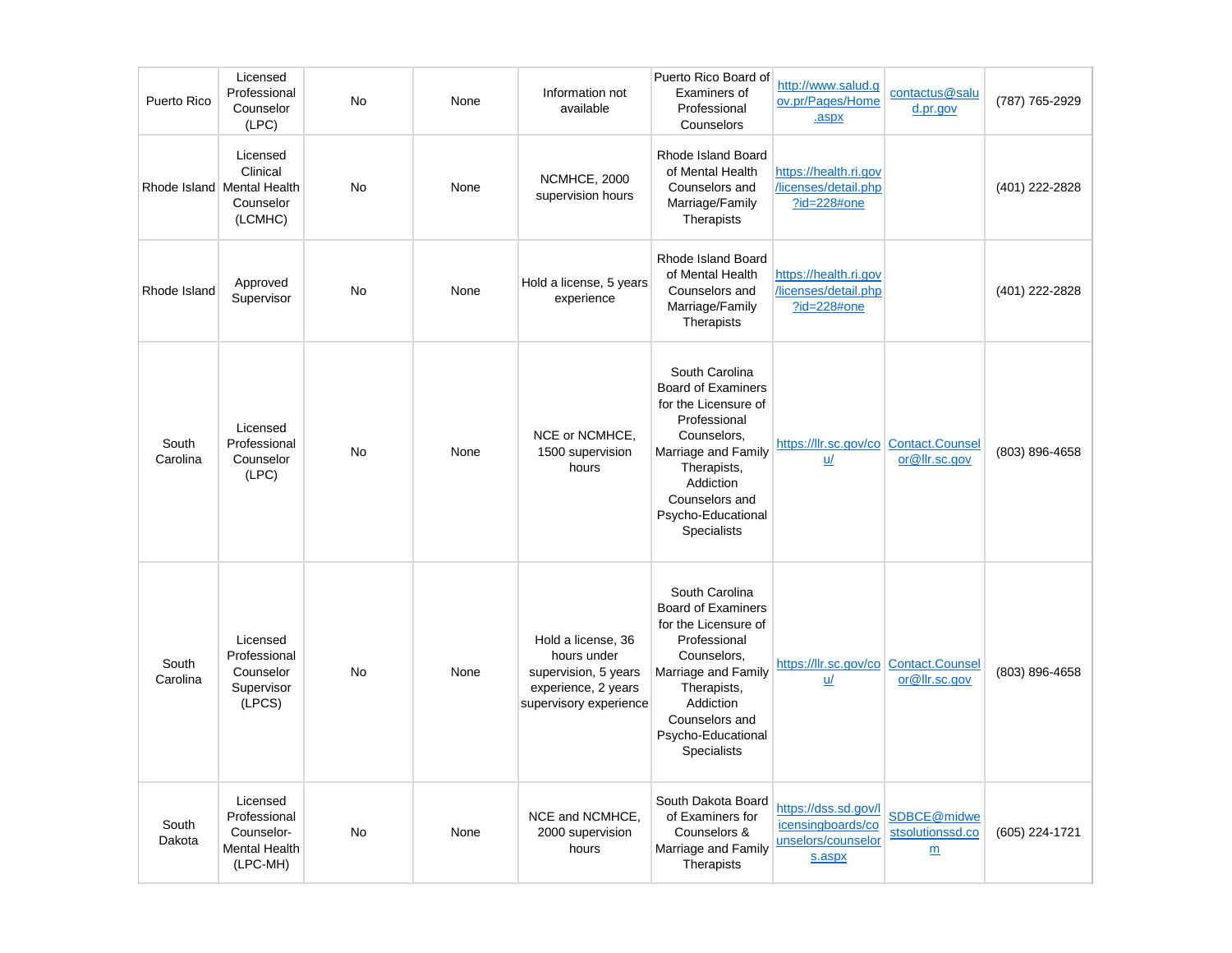| South<br>Dakota | Supervisor                                                                                           | <b>No</b> | None                                                                                        | Hold a LPC-MH; hold<br>an ACS, 2 years<br>experience and 4<br>hours of continuting<br>education, 1 year of<br>experience and 15<br>hours of continuing<br>education, or hold an<br>AAMFT-ACS | South Dakota Board<br>of Examiners for<br>Counselors &<br>Marriage and Family<br>Therapists                                                                                  | https://dss.sd.gov/l<br>icensingboards/co<br>unselors/counselor<br>s.aspx                                               | SDBCE@midwe<br>stsolutionssd.co<br>m | (605) 224-1721 |
|-----------------|------------------------------------------------------------------------------------------------------|-----------|---------------------------------------------------------------------------------------------|----------------------------------------------------------------------------------------------------------------------------------------------------------------------------------------------|------------------------------------------------------------------------------------------------------------------------------------------------------------------------------|-------------------------------------------------------------------------------------------------------------------------|--------------------------------------|----------------|
| Tennessee       | Licensed<br>Professional<br>Counselor<br>(LPC)                                                       | <b>No</b> | None                                                                                        | NCE, TN<br>Jurisprudence Exam,<br>1000 supervision<br>hours (face-to-face<br>with clients)                                                                                                   | Tennessee Board for<br>Licensed<br>Professional<br>Counselors,<br>Licensed Marital and<br><b>Family Therapists</b><br>and Licensed<br><b>Clinical Pastoral</b><br>Therapists | https://www.tn.gov/<br>health/health-<br>program-<br>areas/health-<br>professional-<br>boards/pcmft-<br>board.html      |                                      | (615) 741-5735 |
| Tennessee       | Licensed<br>Professional<br>Counselor -<br><b>Mental Health</b><br>Service<br>Provider<br>(LPC/MHSP) | <b>No</b> | None                                                                                        | NCE, NCMHCE, TN<br>Jurisprudence Exam,<br>1500 supervision<br>hours (face-to-face<br>with clients)                                                                                           | Tennessee Board for<br>Licensed<br>Professional<br>Counselors.<br>Licensed Marital and<br><b>Family Therapists</b><br>and Licensed<br><b>Clinical Pastoral</b><br>Therapists | https://www.tn.gov/<br>health/health-<br>program-<br>areas/health-<br>professional-<br>boards/pcmft-<br>board.html      |                                      | (615) 741-5735 |
| Tennessee       | Qualified<br>Clinical<br>Supervisor<br>(QCS)                                                         | <b>No</b> | None                                                                                        | Hold an LPC/MHSP, 5<br>years experience                                                                                                                                                      | Tennessee Board for<br>Licensed<br>Professional<br>Counselors,<br>Licensed Marital and<br><b>Family Therapists</b><br>and Licensed<br><b>Clinical Pastoral</b><br>Therapists | https://www.tn.gov/<br>health/health-<br>program-<br>areas/health-<br>professional-<br>boards/pcmft-<br>board.html      |                                      | (615) 741-5735 |
| Texas           | Licensed<br>Professional<br>Counselor<br>(LPC)                                                       | Yes       | in Counseling and<br><b>Human Services</b><br>and Professional<br>Counseling<br>Certificate | Master of Science NCE or NCMHCE, TX<br>Jurisprudence Exam,<br>Human Trafficking<br>Awareness Course,<br>3000 supervision<br>hours                                                            | <b>Texas State Board</b><br>of Examiners of<br>Professional<br>Counselors                                                                                                    | https://www.bhec.t<br>exas.gov/texas-<br>state-board-of-<br>examiners-of-<br>professional-<br>counselors/index.h<br>tml | lpc@hhsc.state.t<br>x.us             | (512) 305-7700 |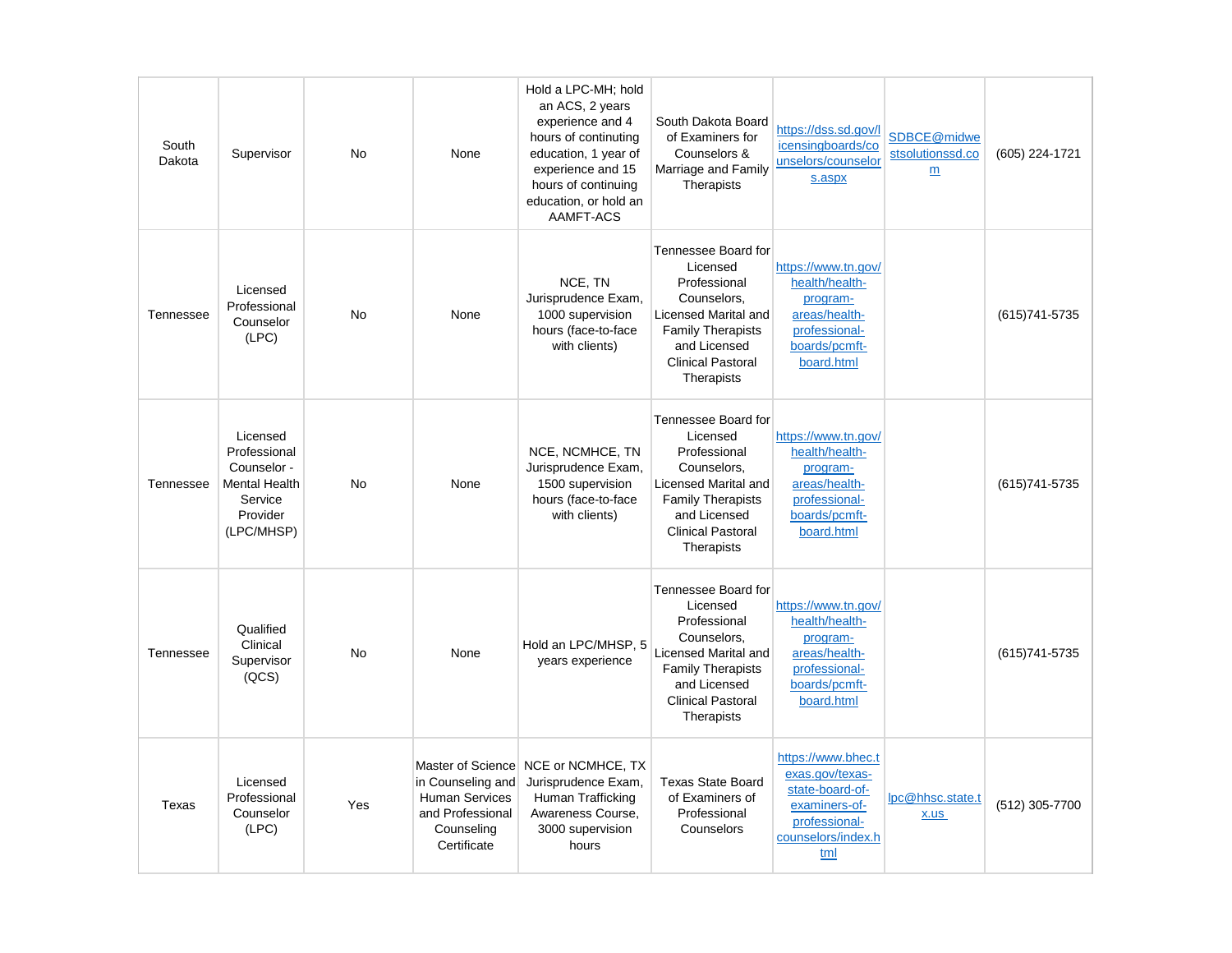| Texas                  | <b>LPC</b><br>Supervisor                                                 | No        | None                                                                                                             | Hold an LPC                                                                               | <b>Texas State Board</b><br>of Examiners of<br>Professional<br>Counselors      | https://www.bhec.t<br>exas.gov/texas-<br>state-board-of-<br>examiners-of-<br>professional-<br>counselors/index.h<br>tml | lpc@hhsc.state.t<br>x.us  | (512) 305-7700 |
|------------------------|--------------------------------------------------------------------------|-----------|------------------------------------------------------------------------------------------------------------------|-------------------------------------------------------------------------------------------|--------------------------------------------------------------------------------|-------------------------------------------------------------------------------------------------------------------------|---------------------------|----------------|
| U.S. Virgin<br>Islands | Licensed<br>Professional<br>Counselor<br>(LPC)                           | Yes       | Master of Science<br>in Counseling and<br><b>Human Services</b><br>and Professional<br>Counseling<br>Certificate | NCE or NCMHCE,<br>2500 supervision<br>hours                                               | U.S. Virgin Islands<br><b>Board of Licensed</b><br>Counselors and<br>Examiners | https://dlca.vi.gov/<br>boardcertifications/<br>steps/counselorreg<br>uirements/                                        |                           |                |
| Utah                   | Clinical<br><b>Mental Health</b><br>Counselor<br>(CMHC)                  | <b>No</b> | None                                                                                                             | NCE, NCMHCE,<br>Suicide Prevention<br>Course, 4000<br>supervision hours                   | <b>Utah Clinical Mental</b><br><b>Health Counselor</b><br><b>Board</b>         | https://dopl.utah.go<br>v/cmhc/                                                                                         | b3@utah.gov               | (801) 530-6628 |
| Vermont                | Licensed<br>Clinical<br><b>Mental Health</b><br>Counselor<br>(LCMHC)     | <b>No</b> | None                                                                                                             | NCE, NCMHCE, 3000<br>supervision hours                                                    | Vermont Board of<br><b>Allied Mental Health</b>                                | https://sos.vermont<br>.gov/opr/                                                                                        |                           | (802) 828-1505 |
| Virginia               | Licensed<br>Professional<br>Counselor<br>(LPC)                           | Yes       | Master of Science<br>in Counseling and<br><b>Human Services</b><br>and Professional<br>Counseling<br>Certificate | NCMHCE, 3400<br>supervision hours                                                         | Virginia Board of<br>Counseling                                                | https://www.dhp.vir<br>ginia.gov/counselin<br><u>q/</u>                                                                 | Coun@dhp.virgi<br>nia.gov | (804) 367-4610 |
| Virginia               | Qualified<br><b>Mental Health</b><br>Professional-<br>Adult (QMHP-<br>A) | Yes       | Master of Science<br>in Counseling and<br><b>Human Services</b>                                                  | 3000 hours work<br>experience (reduced<br>1500-3000 hours<br>depending upon<br>education) | Virginia Board of<br><b>Qualified Mental</b><br><b>Health Professionals</b>    | https://www.dhp.vir<br>ginia.gov/counselin<br>g/counseling QMH<br>P.htm                                                 | gmhp@dhp.virgi<br>nia.gov | (804) 367-3053 |
| Virginia               | Qualified<br><b>Mental Health</b><br>Professional-<br>Child (QMHP-<br>C) | Yes       | Master of Science<br>in Counseling and<br><b>Human Services</b>                                                  | 3000 hours work<br>experience (reduced<br>1500-3000 hours<br>depending upon<br>education) | Virginia Board of<br><b>Qualified Mental</b><br><b>Health Professionals</b>    | https://www.dhp.vir<br>ginia.gov/counselin<br>g/counseling_QMH<br>P.htm                                                 | gmhp@dhp.virgi<br>nia.gov | (804) 367-3053 |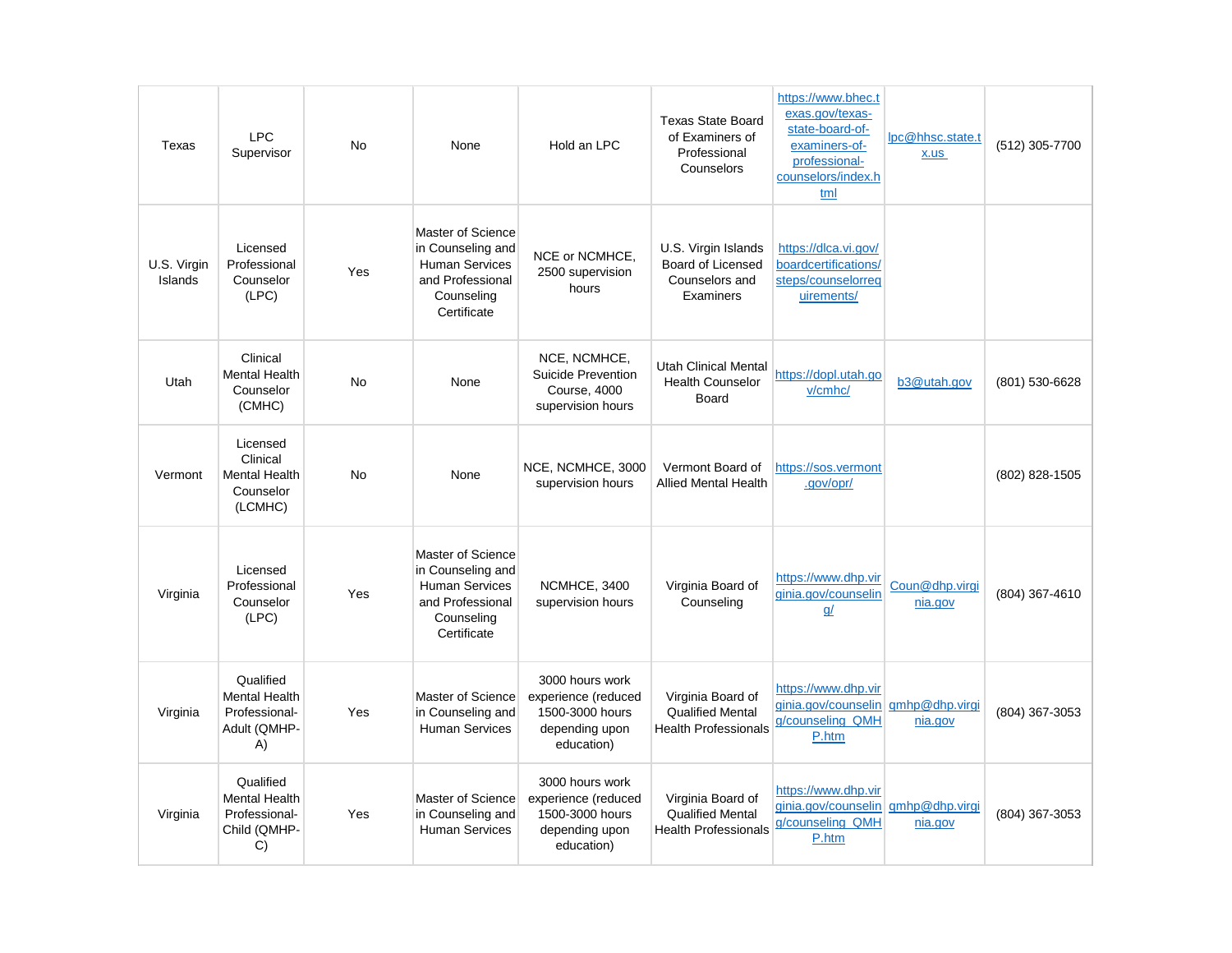| Virginia      | Board<br>Approved<br><b>LPC</b><br>Supervisor                | <b>No</b> | None                                                                                                             | Hold a license, 2 years<br>experience                                                              | Virginia Board of<br><b>Qualified Mental</b><br><b>Health Professionals</b>                                          | https://www.dhp.vir<br>ginia.gov/counselin gmhp@dhp.virgi<br>g/counseling QMH<br>P.htm                                                  | nia.gov                     | (804) 367-3053 |
|---------------|--------------------------------------------------------------|-----------|------------------------------------------------------------------------------------------------------------------|----------------------------------------------------------------------------------------------------|----------------------------------------------------------------------------------------------------------------------|-----------------------------------------------------------------------------------------------------------------------------------------|-----------------------------|----------------|
| Washington    | Licensed<br><b>Mental Health</b><br>Counselor<br>(LMHC)      | Yes       | Master of Science<br>in Counseling and<br><b>Human Services</b>                                                  | NCE or NCMHCE,<br>3000 supervision<br>hours                                                        | <b>Washington State</b><br>Department of<br>Health                                                                   | https://www.doh.w<br>a.gov/LicensesPer<br>mitsandCertificates hsga.csc@doh.w<br>/ProfessionsNewR<br>eneworUpdate/Cer<br>tifiedCounselor | a.gov                       | (360) 236-4700 |
| Washington    | Supervisor                                                   | No        | None                                                                                                             | Hold a license, 2 years<br>experience, 25 hours<br>experience supervising<br>in a clinical setting | <b>Washington State</b><br>Department of<br>Health                                                                   | https://www.doh.w<br>a.gov/LicensesPer<br>mitsandCertificates hsqa.csc@doh.w<br>/ProfessionsNewR<br>eneworUpdate/Cer<br>tifiedCounselor | a.gov                       | (360) 236-4700 |
| West Virginia | Licensed<br>Professional<br>Counselor<br>(LPC)               | Yes       | Master of Science<br>in Counseling and<br><b>Human Services</b><br>and Professional<br>Counseling<br>Certificate | NCE or NCMHCE or<br>CRC, 3000<br>supervision hours                                                 | West Virginia Board<br>of Examiners in<br>Counseling                                                                 | http://www.wvbec.<br>ord/                                                                                                               | counselingboard<br>@msn.com | (304) 558-5494 |
| West Virginia | Approved<br>Licensed<br>Professional<br>Supervisor<br>(ALPS) | <b>No</b> | None                                                                                                             | Hold an LPC, 5 years<br>experience, statement                                                      | West Virginia Board<br>of Examiners in<br>Counseling                                                                 | http://www.wvbec.<br>org/                                                                                                               | counselingboard<br>@msn.com | (304) 558-5494 |
| Wisconsin     | Licensed<br>Professional<br>Counselor<br>(LPC)               | No        | None                                                                                                             | NCE or NCMHCE or<br><b>CRCE, WI Statutes</b><br>and Rules Exam, 3000<br>supervision hours          | Wisconsin Joint<br><b>Board of Marriage</b><br>and Family Therapy,<br>Professional<br>Counseling, and<br>Social Work | https://dsps.wi.gov/<br>Pages/Professions<br>/LPC/Default.aspx                                                                          | dsps@wi.gov                 | (608) 266-2112 |
| Wyoming       | Licensed<br>Professional<br>Counselor<br>(LPC)               | Yes       | Master of Science<br>in Counseling and<br><b>Human Services</b><br>and Professional<br>Counseling<br>Certificate | NCE or NCMHE or<br><b>CRCC, 3000</b><br>supervision hours                                          | <b>Wyoming Mental</b><br><b>Health Professions</b><br>Licensing Board                                                | https://mentalhealt wyomhplb@wyo.<br>h.wyo.gov/                                                                                         | gov                         | (307) 777-7788 |